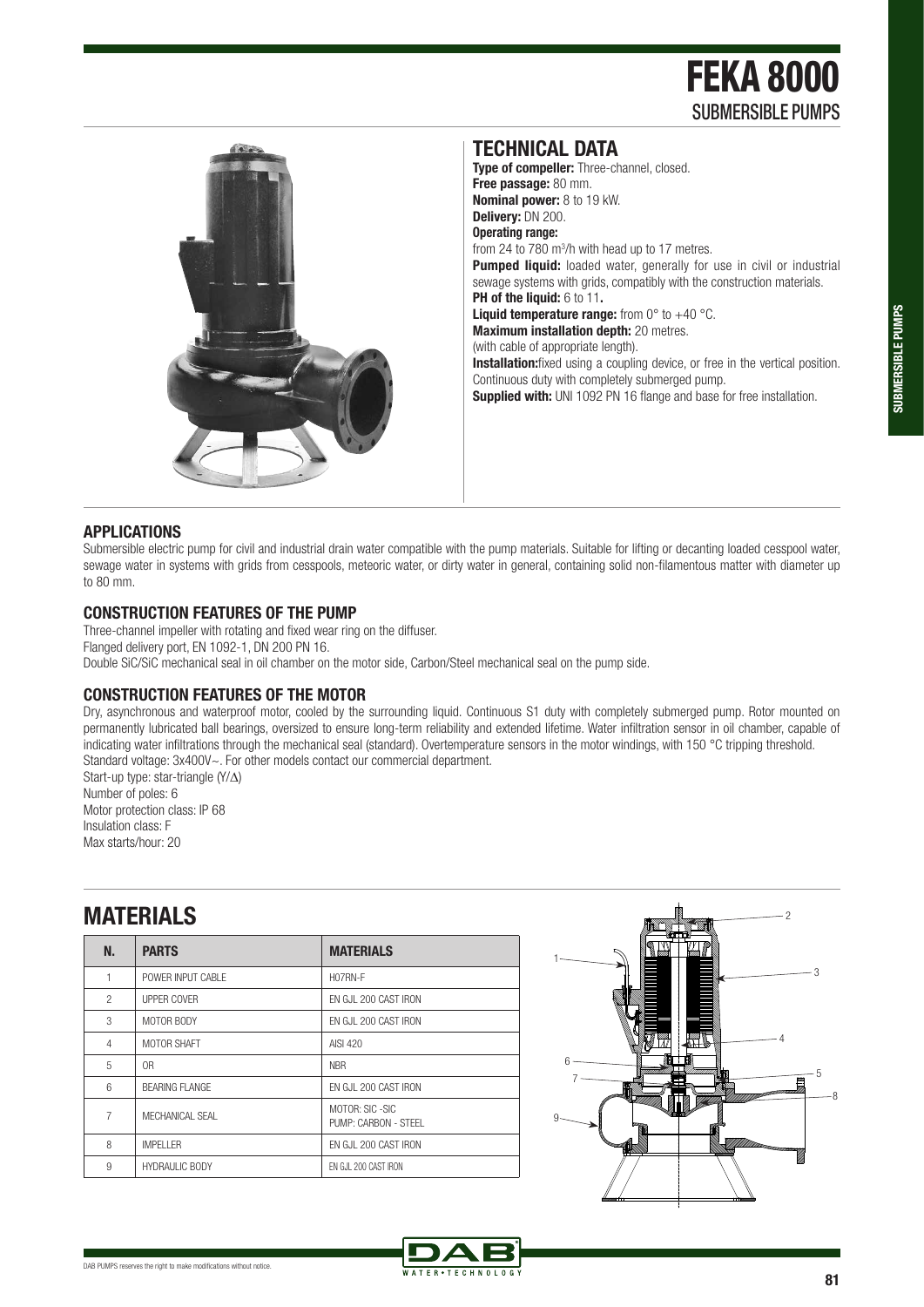### **PERFORMANCE RANGE**

The performance curves are based on kinematic viscosity values = 1 mm<sup>2</sup>/s and density equal to 1000 kg/m<sup>3</sup>. Curve tolerance according to ISO 9906.

### **GRAPHIC SELECTION TABLE**



## **SELECTION TABLE - FEKA 8000**

| <b>MODEL</b>        | $Q = m^3/h$ | $\bf{0}$     | 24   | 36   | 48   | 60   | 72  | 90   | 108   | 126  | 150   | 180  | 210  | 240  | 270 | 300  | 360             | 420  | 480  | 600  | 780                                                                                                             |
|---------------------|-------------|--------------|------|------|------|------|-----|------|-------|------|-------|------|------|------|-----|------|-----------------|------|------|------|-----------------------------------------------------------------------------------------------------------------|
|                     | $Q=1/min$   | $\mathbf{0}$ | 400  | 600  | 800  |      |     |      |       |      |       |      |      |      |     |      |                 |      |      |      | 1000   1200   1500   1800   2100   2500   3000   3500   4000   4500   5000   6000   7000   8000   10000   13000 |
| <b>FEKA 8150.6T</b> |             | 8.53         | 8.05 | 7.83 | 7.6  | 7.45 | 7.3 | 7.15 | 6.9   | 6.7  | 6.45  | 6    | 5.6  | 5.24 | 4.6 | 4.2  | 3.34            | 2.34 | 1.56 |      |                                                                                                                 |
| <b>FEKA 8200.6T</b> | Η           | 11.2         | 18   | 10.5 | 10.3 | 9.97 | 9.7 | 9.5  | 9.2   | 8.8  | 8.46  | 8    | 7.4  | 6.95 | 6.3 | 5.6  | 4.4             | 3.6  | 2.67 | 1.07 |                                                                                                                 |
| <b>FEKA 8250.6T</b> | (m)         | 14.4         | 14   | 13.7 | 13.5 | 13.2 | 13  | 12.6 | 12.34 | 12   | 11.52 | 11.1 | 10.6 | 10   | 9.4 | 8.7  | 7.3             | 6.5  | 5.5  | 3.3  |                                                                                                                 |
| <b>FEKA 8300.6T</b> |             | 17           | 16.6 | 16.2 | 16   | 15.6 | 15  | 14.7 | 14.5  | 14.2 | 13.8  | 13.5 | 13   | 12.4 | 12  | 11.4 | 10 <sup>1</sup> | 9    | 7.6  | 5    | 1.8                                                                                                             |